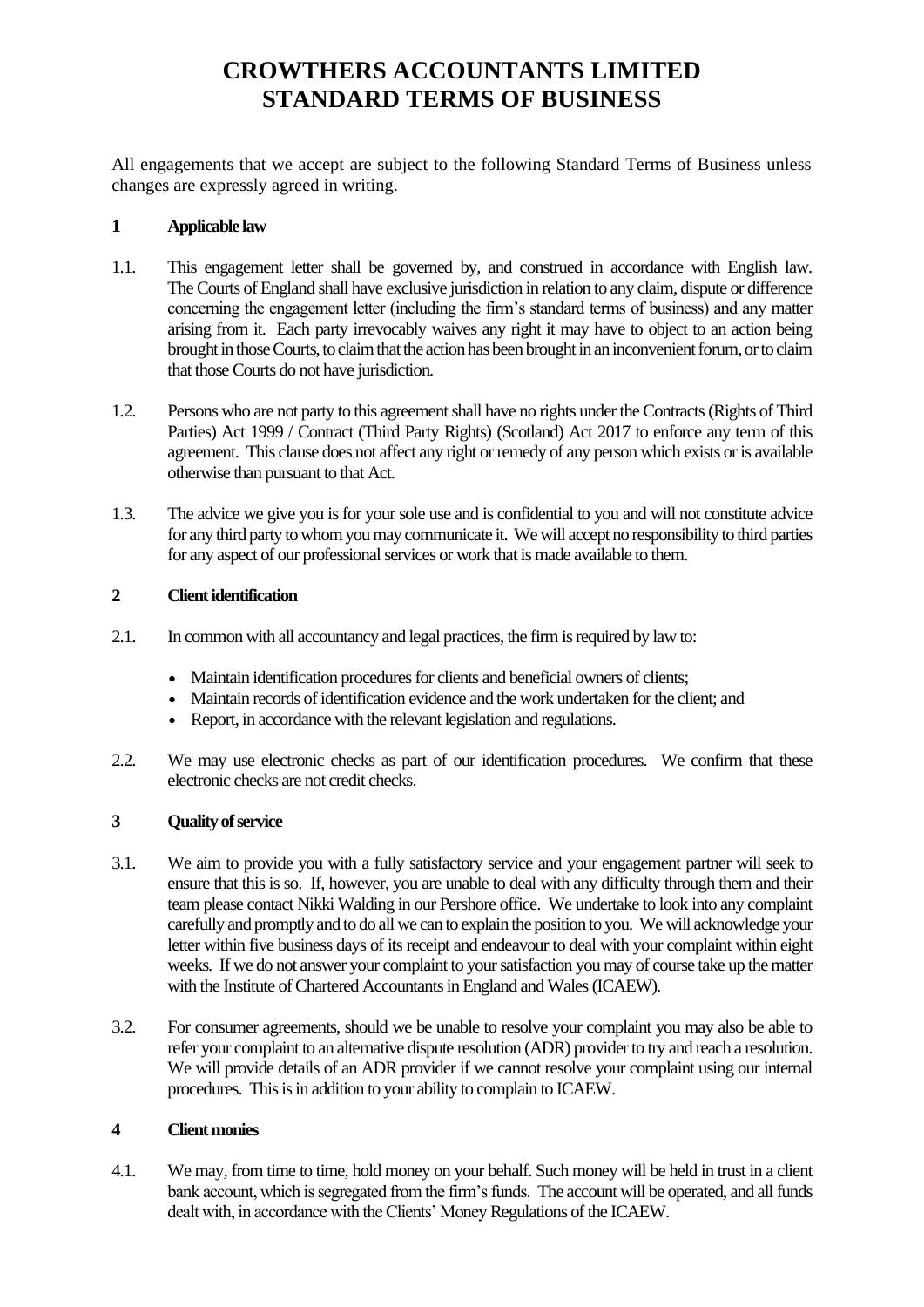- 4.2. In order to avoid an excessive amount of administration, interest will only be paid to you where the amount of interest that would be earned on the balances held on your behalf in any calendar year exceeds £25. Any such interest would be calculated using the prevailing rate applied by Barclays Bank Plc for small deposits subject to the minimum period of notice for withdrawals. Subject to any tax legislation, interest will be paid gross.
- 4.3. If the total sum of money held on your behalf exceeds £10,000 for a period of more than 30 days, or such sum is likely to be held for more than 30 days, then the money will be placed in a separate interestbearing client bank account designated to you. All interest earned on such money will be paid to you. Subject to any tax legislation, interest will be paid gross.
- 4.4. We will return monies held on your behalf promptly as soon as there is no longer any reason to retain those funds. If any funds remain in our client account that are unclaimed and the client to which they relate has remained untraced for five years or we as a firm cease to practise then we may pay those monies to a registered charity.
- 4.5 Money held on your behalf in relation to probate services will be held in a separate client bank account ring-fenced for legal services. This will normally be a separate interest bearing client account for the estate in question.

# **5 Commissions or other benefits**

- 5.1. In very rare circumstances, commissions or other benefits may become payable to us or one of our associates in respect of transactions we or such associates arrange for you. If this happens we will notify you in writing of the amount and terms of payment. The nature of the engagement and professional judgement would determine the frequency and detail required to ensure compliance with our Code of Ethics. The fees that would be otherwise payable by you will be abated by such amounts. When we reduce the fees that we would otherwise charge by the amount of commission retained, we will apply the HMRC concession which allows VAT to be calculated on the net fee after deduction of the commission. You consent to such commission or other benefits being retained by us or, as the case may be, by our associates, without our, or their, being liable to account to you for any such amounts.
- 5.3. If in the future, abnormally large commissions (for example more than £500) are received which were not envisaged when the engagement letter was signed, we will obtain specific consent to the retention of those commissions.

# **6 Investment advice - exempt regulated activities**

- 6.1. Although we are not authorised by the Financial Conduct Authority to conduct Investment Business, we are licensed by the ICAEW to provide certain limited investment services where these are complementary to, or arise out of, the professional services we are providing to you.
- 6.2. Such assistance may include the following:
	- advising you on investments generally, but not recommending a particular investment or type of investment;
	- referring you to a Permitted Third Party (PTP) (firm authorised by the FCA) and assisting you and the authorised third party during the course of any advice given by that party. This may include comment on, or explanation of, the advice received (but we will not make alternative recommendations). The PTP will issue you with their own terms and conditions letter, will be remunerated separately for their services and will take full responsibility for compliance with the requirements of the Financial Services and Markets Act 2000. The firm may in exceptional circumstances receive commission from such an introduction, in which case you will be fully informed of the expected size and nature of such commission at the time of the introduction.
	- advising on the sale of a contractually based investment other than disposing of any rights or interests which you may have as a member of a personal pension scheme;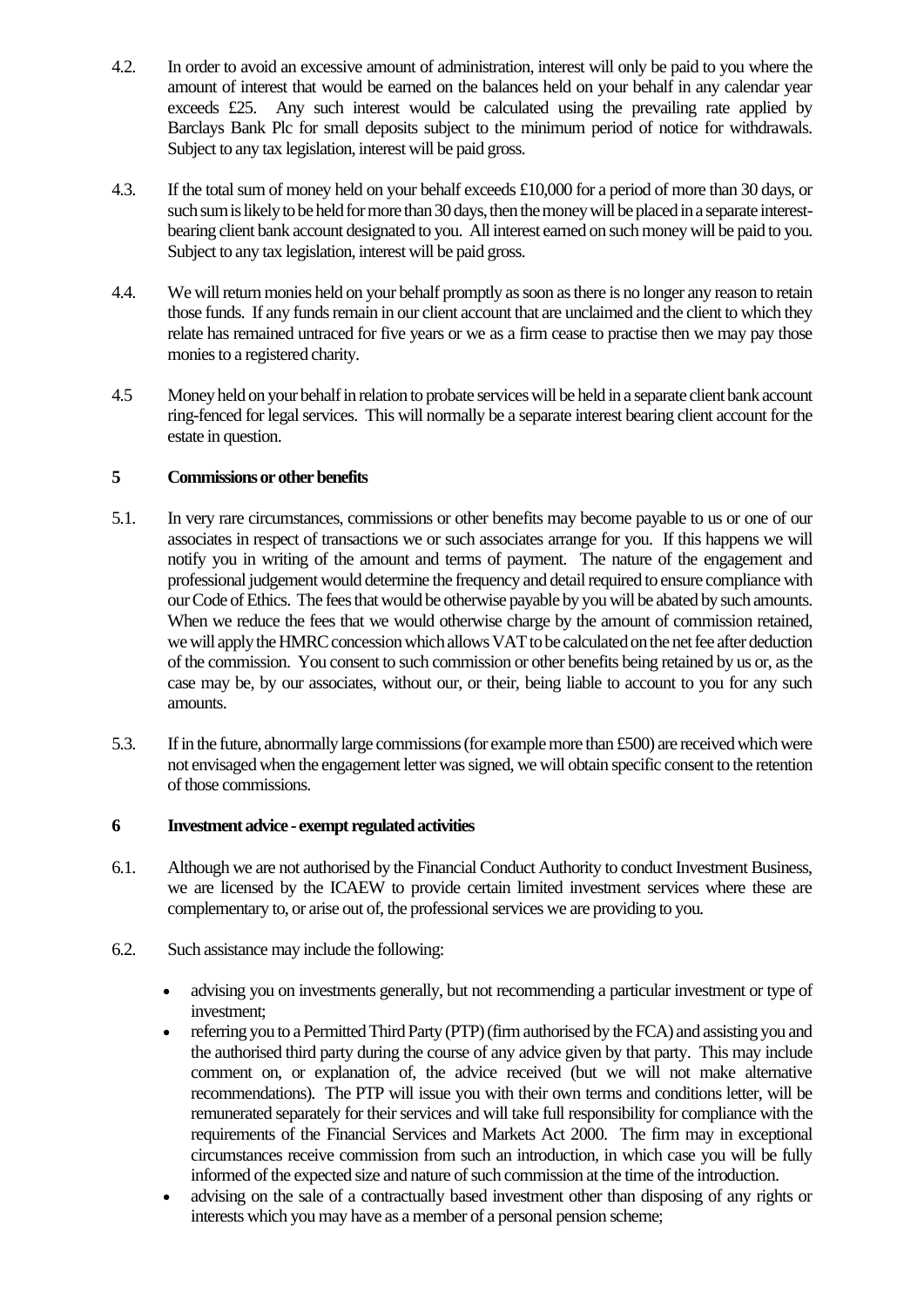- advising and assisting you in transactions concerning shares or other securities not quoted on a recognised exchange;
- managing investments or acting as trustee (or donee of a power of attorney) where decisions to invest are taken on the advice of an authorised person;
- 6.3. For corporate clients, we may also, on the understanding that the shares or other securities of the company are not publicly traded:
	- advise the company, existing or prospective shareholders in relation to exercising rights, taking benefits or share options valuation and methods;
	- arrange any agreements in connection with the issue, sale or transfer of the company's shares or other securities;
	- arrange for the issue of the new shares; and
	- act as the addressee to receive confirmation of acceptance of offer documents etc.

### *Insurance distribution activities*

- 6.4. In relation to the conduct of insurance distribution activities, we are an ancillary insurance intermediary. Although we are not authorised by the Financial Conduct Authority, we are included on the register maintained by the Financial Conduct Authority so that we might carry on insurance distribution activity, which is broadly the advising on, selling and administration of insurance contracts. This part of our business, including arrangements for complaints or redress if something goes wrong, is regulated by the ICAEW. The register can be accessed via the Financial Conduct Authority website at www.fca.org.uk/register.
- 6.5. If you are dissatisfied in any way with our services described in this section, you should follow the procedures set out in the "Quality of Service" section above. In the unlikely event that we cannot meet our liabilities to you, you may be able to claim compensation under our professional body's compensation scheme. Further information about the scheme and the circumstances in which grants may be made is available on ICAEW's website: www.icaew.com/cacs / .

### *Financial promotions*

6.6. To enable us to provide you with a proper service, there may be occasions when we will need to contact you without your express permission concerning investment business matters. For example, it may be in your interests to sell a particular investment and we would wish to inform you of this. We may therefore contact you in such circumstances but would only do so in our normal office hours. We shall of course comply with any restrictions you may wish to impose which you notify to us in writing.

### **7 Probate Work**

- 7.1 Crowthers Accountants Limited are licensed by the Institute of Chartered Accountants in England and Wales to carry out the reserved legal activity of non-contentious probate in England and Wales.
- 7.2 Details of our probate accreditation can be viewed at icaew.com/probate under reference number C001495574.
- 7.3 In addition to our normal complaints procedure detailed in paragraph 3.1 above, as a probate client you also have additional rights in connection with any complaint relating to our probate services as follows:
- 7.4 If you would like to talk to us about how we can improve our service to you, or if you are unhappy with the service you are receiving, please let us know by contacting Sara Crowther who is the Head of Legal Practice. We will consider carefully any complaint that you make about our probate or estate administration work as soon as we receive it and will do all we can to resolve the issue. We will acknowledge your letter within five business days of its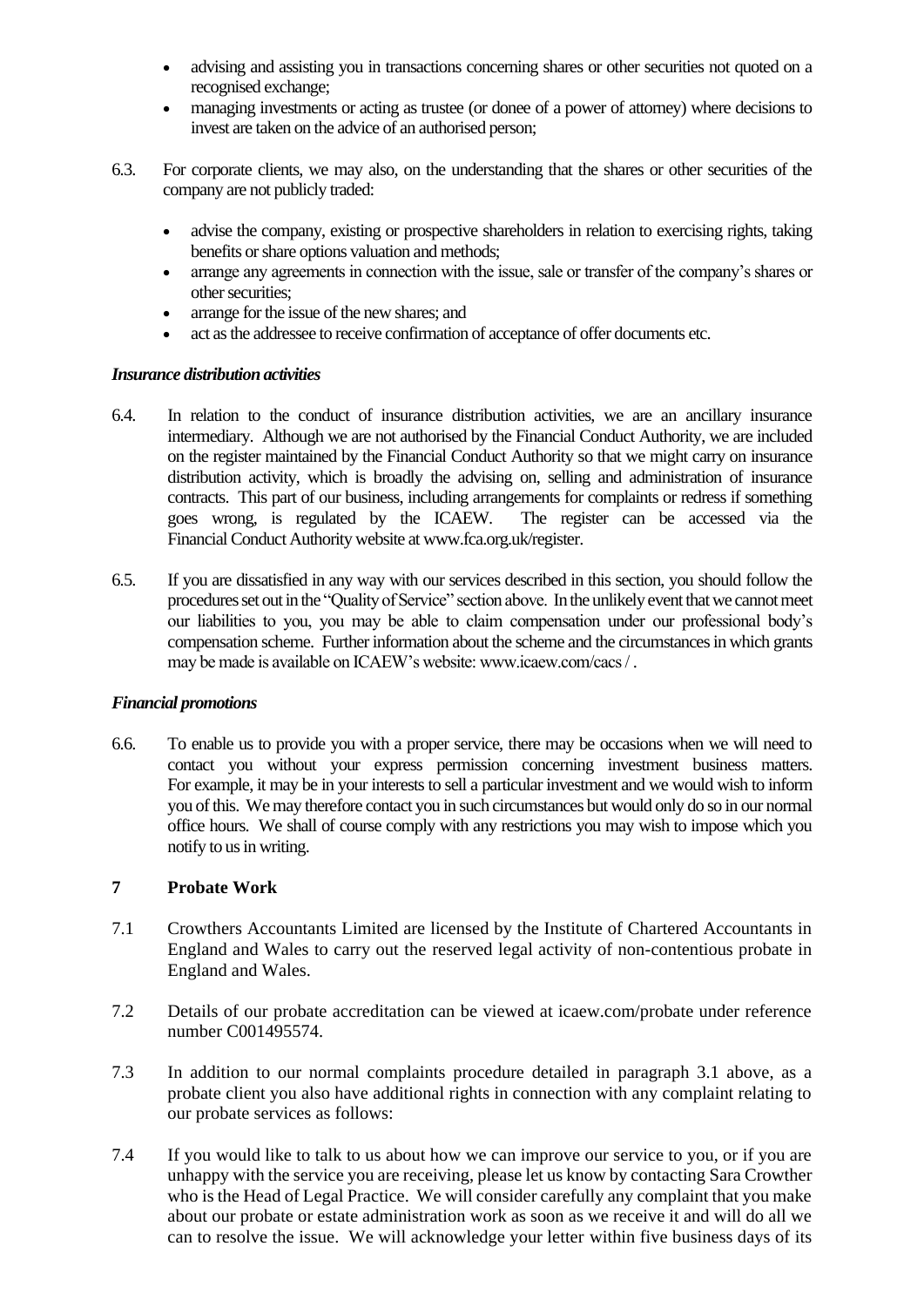receipt and endeavour to deal with it within eight weeks. Any complaint should be submitted to us by letter. If we do not deal with it within this timescale or if you are unhappy with our response, you may of course take the matter up with our professional body, The Institute of Chartered Accountants in England and Wales (ICAEW) and the Legal Ombudsman. Complaints to the Legal Ombudsman should be made within six years of the act or omission or within three years of you becoming aware of the issue and in either case within six months of our written response to your complaint to us.

7.5 The contact details for legal ombudsman are:

Legal Ombudsman, PO Box 6806, Wolverhampton WV1 9WJ Email: [senquiries@legalombudsman.org.uk](mailto:senquiries@legalombudsman.org.uk) or telephone 0300 555 0333

7.6 In the unlikely event that we cannot meet our liabilities to you, you may be able to seek a grant from the ICAEW's compensation scheme. Generally, applications for a grant must be made to the ICAEW within 12 months of the time you became aware or reasonably ought to have been aware of the loss. Further information about the scheme and circumstances in which grants may be made is available on ICAEW's website [www.icaew.com/probate.](http://www.icaew.com/probate)

## **8 Fees and payment terms**

- 8.1. Our fees may depend not only on the time spent on your affairs by the partners and our staff and on the levels of skill and responsibility involved, but also the level of risk identified and any advice provided. Unless otherwise agreed, our fees will be billed at appropriate intervals during the course of the year and will be due on presentation.
- 8.2. We may indicate a fixed/indicative fee for the provision of specific services. We will not usually identify fixed fees for more than a year in advance as these may need to be revised in light of subsequent events. Where we estimate our fees for any specific work, this will not be binding unless this is clearly stated to you. Otherwise, our fees will be based on the hours worked by each member of staff necessarily engaged on your affairs, multiplied by their charge-out rate per hour, VAT being charged thereon.
- 8.3. If it is necessary to carry out work outside the responsibilities outlined in this letter it will involve additional fees. Accordingly we would like to point out that it is in your interests to ensure that your records etc., are completed to the agreed stage. Our fees will exclude out of pocket expenses. Out of pocket expenses (plus VAT [if applicable]) will be billed as incurred for reimbursement by you.
- 8.4. Invoices are payable in full before the report is signed and the accounts are made available for filing.
- 8.5. It is our normal practice to request that clients make arrangements to pay a proportion of their fee on a periodic direct debit. These direct debitswill be applied to fees arising from work agreed in this letter of engagement for the current and ensuing years. Once we have been able to assess the amount of work and time involved we would be grateful if you would agree to pay an amount to us on a regular basis.
- 8.6. Our terms relating to payment of amounts invoiced and not covered by standing orders, where appropriate, are strictly 14 days net. Interest may be charged on all overdue debts older than 60 days at the rate stated on the invoice, which is currently 6% (APR 6%), or at the rate for the time being applicable under the Late Payment of Commercial Debts (Interest) Act 1998, whichever is the higher.
- 8.7 In the event that we cease to act for you then you agree to meet all reasonable costs of providing information to your new advisers. In particular you agree to meet these costs where we are required by law to provide information to a successor firm.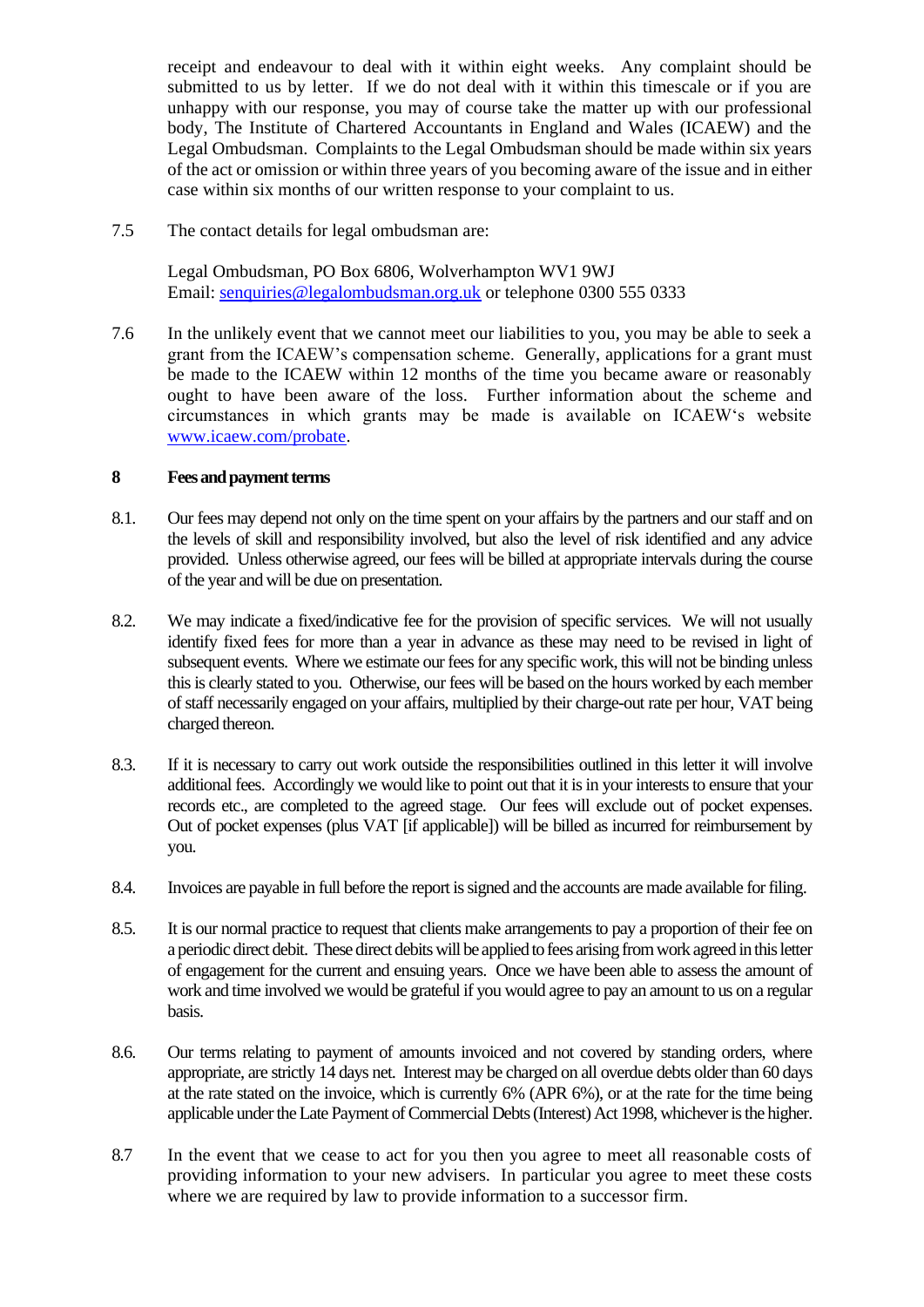8.8 Where we act for your limited company, as directors you guarantee to pay personally any fees (including disbursements) for services provided to the company that the company is unable to pay. This clause shall become effective in the event of a receiver or liquidator being appointed to the company or the company otherwise being wound-up.

# **9 Retention of and access to records**

- 9.1. During the course of our work we will collect information from you and others acting on your behalf and will return any original documents to you following the preparation of your accounts or returns.
- 9.2. Whilst certain documents may legally belong to you, we intend to destroy correspondence and other papers that we store which are more than seven years old, other than documents which we consider to be of continuing significance. If you require retention of any document you must notify us of that fact in writing.

# **10 Electronic communication**

- 10.1. Internet communications are capable of data corruption and therefore we do not accept any responsibility for changes made to such communications after their despatch. It may therefore be inappropriate to rely on advice contained in an e-mail without obtaining written confirmation of it. We do not accept responsibility for any errors or problems that may arise through the use of internet communication and all risks connected with sending commercially sensitive information relating to your business are borne by you. If you do not agree to accept this risk, you should notify us in writing that e-mail is not an acceptable means of communication.
- 10.2. It is the responsibility of the recipient to carry out a virus check on any attachments received.

# **11 Data protection**

- 11.1. To enable us to discharge the services agreed in this engagement letter, comply with related legal and regulatory obligations and for other related purposes including updating and enhancing client records and analysis for management purposes, as a data controller, we may obtain, use, process and disclose personal data about you / your business / company / partnership / its shareholders / members / officers and employees as described in our privacy notice. We confirm when processing data on your behalf that we will comply with the provisions of all relevant data protection legislation and regulation.
- 11.2. You are also an independent controller responsible for complying with data protection legislation and regulation in respect of the personal data you process and, accordingly where you disclose personal data to us you confirm that such disclosure is fair and lawful and otherwise does not contravene relevant requirements. Nothing within this engagement letter relieves you as a data controller of your own direct responsibilities and liabilities under data protection legislation and regulation.
- 11.3. Our privacy notice, which can be found on our website at www.crowthers.co.uk explains how we process personal data in respect of the various services that we provide.
- 11.4. As part of our ongoing commitment to providing a quality service, our files are periodically reviewed by an independent regulatory or quality control body. These reviewers are highly experienced and professional people and, of course, are bound by the same rules for confidentiality as us.

# *Processing of customer personal data*

11.5. Data protection legislation and regulation places obligations on you as a data controller where we act as a data processor to undertake the processing of personal data on your behalf, for instance where we operate a payroll service for you. We therefore confirm that we will at all times take appropriate measures to comply with relevant requirements when processing data on your behalf. In particular we confirm that we have adequate security measures in place and that we will comply with any obligations equivalent to those placed on you as a data controller. Terms relating to our responsibilities as a data processor are set out in paragraphs 10.6 to 10.9 below.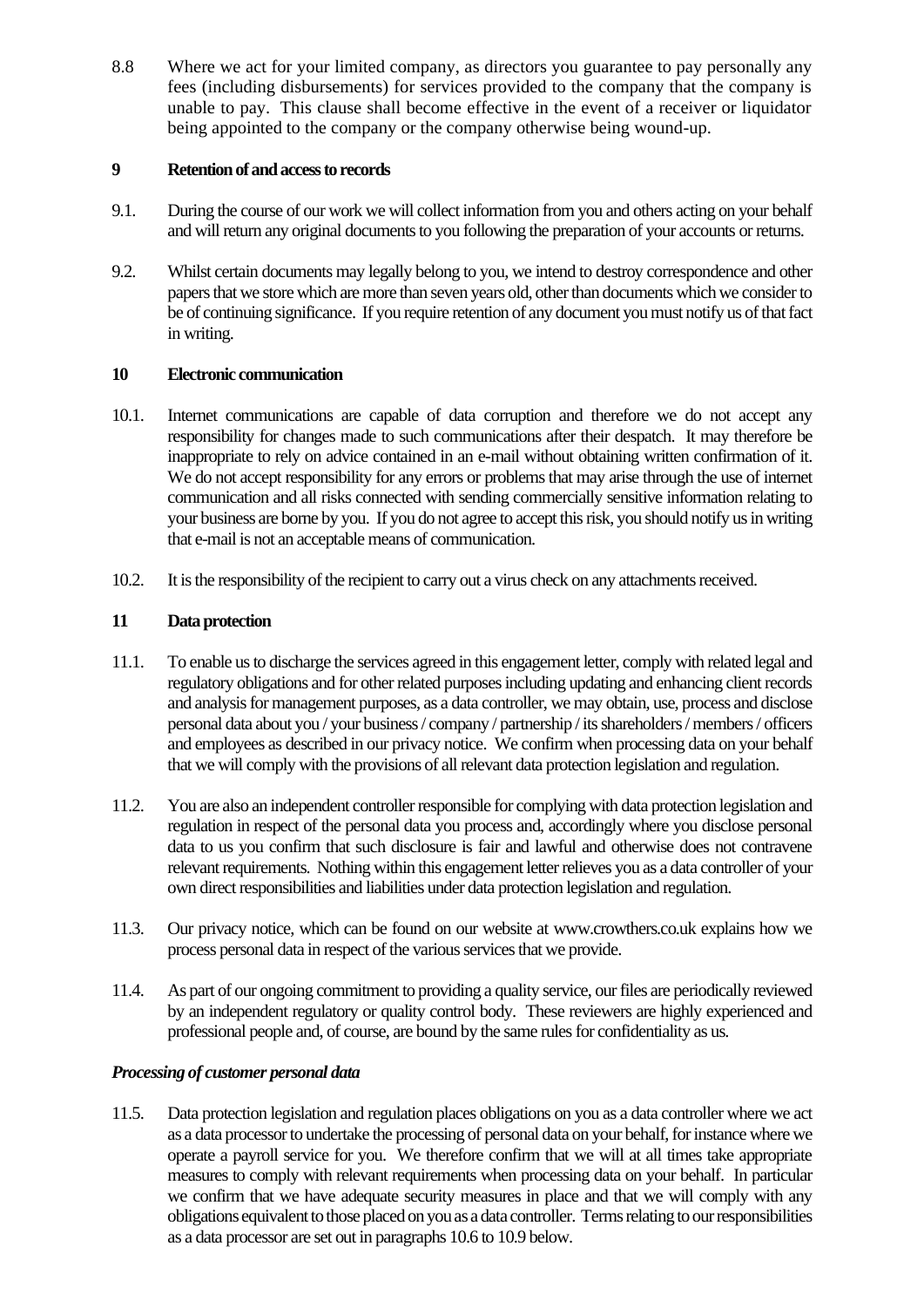11.6. In respect of the client personal data, unless otherwise required by applicable laws or other regulatory requirements, we shall:

- 11.6.1. Process the client personal data only in accordance with your lawful written instructions, in order to provide you with the services pursuant to our engagement with you and in accordance with applicable data protection legislation;
- 11.6.2. Disclose and transfer the client personal data to [members of our firm's network,] our regulatory bodies or other third parties (for example, our professional advisors or service providers) as and to the extent necessary in order to provide you with the services pursuant to our engagement with you in relation to those services;
- 11.6.3. Disclose the client personal data to courts, government agencies and other third parties as and to the extent required by law;
- 11.6.4. Maintain commercially reasonable and appropriate security measures, including administrative, physical and technical safeguards, to protect against unauthorised or unlawful processing of any client personal data and against accidental loss or destruction of, or damage to, such client personal data.
- 11.6.5. Maintain written records of our processing activities performed on your behalf which shall include:

i.the categories of processing activities performed; ii.details of any cross-border data transfers outside of the United Kingdom; and iii.a general description of security measures implemented in respect of the client personal data;

- 11.6.6. Return or delete all the client personal data upon the termination of the engagement with you pursuant to which we agreed to provide the services;
- 11.6.7. Ensure that only those personnel who need to have access to the client personal data are granted access to it and that all of the personnel authorised to process the client personal data are bound by a duty of confidentiality;
- 11.6.8. Notify you if we appoint a sub-processor (but only if you have given us your prior written consent, such consent not to be reasonably withheld or delayed) and ensure any agreement entered into with the relevant sub-processor includes similar terms as the terms set out in this section;
- 11.6.9. Where we transfer the client personal data to a country or territory outside the United Kingdom to do so in accordance with data protection legislation;

11.6.10. Notify you promptly if:

- We receive a request, complaint or any adverse correspondence from or on behalf of a relevant data subject, to exercise their data subject rights under the data protection legislation or in respect of the client personal data; or
- We are served with an information or assessment notice, or receive any other material communication in respect of our processing of the client personal data from a supervisory body (for example, the Information Commissioner's Office);
- 11.6.11. Notify you, without undue delay, in the event that we reasonably believe that there has been a personal data breach in respect of the client personal data; and
- 11.6.12. At your cost and upon receipt of your prior written notice, allow you, on an annual basis and/or in the event that we notify you of personal data breach in respect of the client personal data, reasonable access to the relevant records, files, computer or other communication systems, for the purposes of reviewing our compliance with the data protection laws.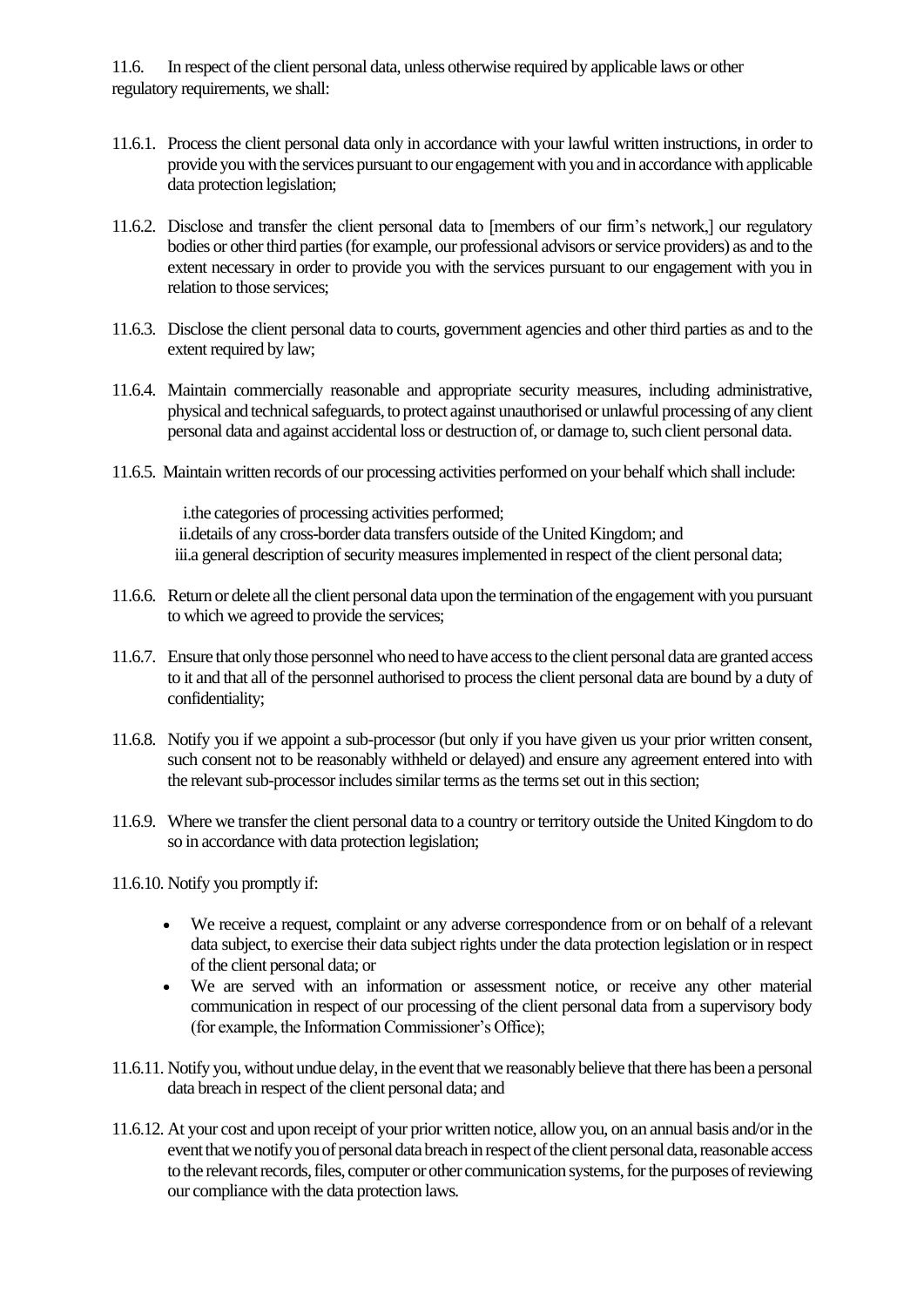- 11.7. Without prejudice to the generality of clause 10.1, you will ensure that you have all necessary appropriate consents and notices in place to enable the lawful transfer of the client personal data to us.
- 11.8. Should you require any further details regarding our treatment of personal data, please contact our data controller.
- 11.9. The following details are also required by Article 28(3) of the GDPR:

For payroll bureau clients only:

### 11.9 1. *Subject matter and duration of the processing of client personal data*

The subject matter and duration of the processing of the client personal data are set out in the engagement letter between us that relates to provision of payroll services.

### 11.9 2. *The nature and purpose of the processing of client personal data*

The processing of client personal data is in order to calculate payroll and deductions and arrange payments to HMRC and the employees.

### 11.9 3. *The types of client personal data to be processed*

Personal Data:

- Full name
- Date of birth
- Home address
- National Insurance number
- Tax code
- Salary

Special Category Personal Data (if applicable)

### 11.9 4. *The categories of data subject to whom the client personal data relates*

The client personal data relates to employees business clients.

Also specify any other categories of data subject this will apply to, for example: customers of the client, suppliers of the client.

### **12 Professional rules and practice guidelines**

12.1. We will observe and act in accordance with the bye-laws, regulations and Code of Ethics of the ICAEW and accept instructions to act for you on this basis. In particular you give us the authority to correct errors made by HMRC where we become aware of them. We will not be liable for any loss, damage or cost arising from our compliance with statutory or regulatory obligations. You can see copies of these requirements in our offices. The requirements are also available on the internet at [www.icaew.com/regulations.](http://www.icaew.com/regulations)

### **13 Conflicts of interest**

- 13.1. We reserve the right during our engagement with you to deliver services to other clients whose interests might compete with yours or are or may be adverse to yours. Subject to our confidentiality clause we confirm that we will notify you immediately should we become aware of any conflict of interest involving us and affecting the company.
- 13.2. If a conflict of interest should arise, either between two or more of our clients, or in the provision of multiple services to a single client, we will take such steps as are necessary to deal with the conflict.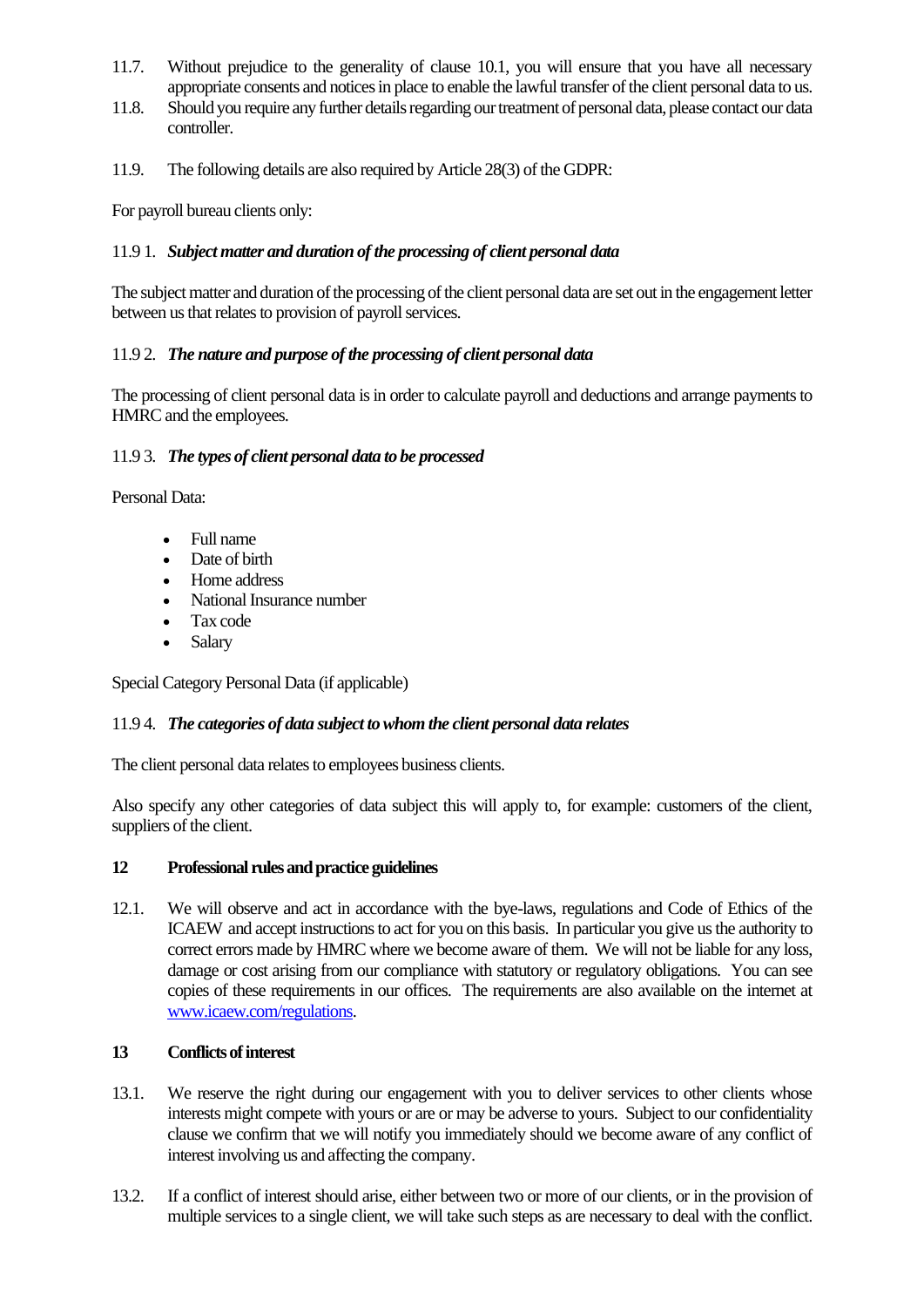In resolving the conflict, we would be guided by our Code of Ethics, which can be viewed on the internet a[t www.icaew.com/regulation/ethics](http://www.icaew.com/regulation/ethics) [in part 3, sub-section 310].

### **14 The Provision of Services Regulations 2009**

14.1. Our professional indemnity insurer agent is Omnyy LLP. The territorial coverage is worldwide excluding professional business carried out from an office in the United States of America or Canada and excludes any action for a claim brought in any court in the United States or Canada.

### **15 Timing of our services**

15.1. If you provide us with all information and explanations on a timely basis in accordance with our requirements, we will plan to undertake the work within a reasonable period of time in order to meet any regulatory deadlines. However, failure to complete our services prior to any such regulatory deadline would not, of itself, mean that we are liable for any penalty or additional costs arising.

### **16 Use of our name in statements or documents issued by you**

- 16.1. You are not permitted to use our name in any statement or document that you may issue unless our prior written consent has been obtained. The only exception to this restriction would be statements or documents that in accordance with applicable law are to be made public.
- 16.2. The copyright in any document prepared by us belongs to us in entirety unless the law specifically provides otherwise.

### **17 Interpretation**

- 17.1. If there is a conflict between an engagement letter schedule and these terms of business then the engagement letter takes precedence.
- 17.2. We will provide services as outlined in this letter with reasonable care and skill. Our liability to you is limited to losses, damages, costs and expenses directly caused by our negligence, fraud or wilful default. However, to the fullest extent permitted by law, we will not be responsible for any losses, penalties, surcharges, interest or additional tax liabilities where you or others supply incorrect or incomplete information, or fail to supply any appropriate information or where you fail to act on our advice or respond promptly to communications from us or the tax authorities.
- 17.3. You will not hold us, the owners of this firm and any staff employed by the firm, responsible, to the fullest extent permitted by law, for any loss suffered by you arising from any misrepresentation (intentional or unintentional) supplied to us orally or in writing in connection with this agreement. You have agreed that you will not bring any claim in connection with services we provide to you against any of the principals or employees personally.
- 17.4. Our work is not, unless there is a legal or regulatory requirement, to be made available to third parties without our written permission and we will accept no responsibility to third parties for any aspect of our professional services or work that is made available to them.
- 17.5. If any provision of this engagement letter or terms of business or its application is held to be invalid, illegal or unenforceable in any respect, the validity, legality or enforceability of any other provision and its application shall not in any way be affected or impaired.
- 17.6. Advice we give you orally should not be relied upon unless we confirm it in writing. We endeavour to record all advice on important matters in writing. However, if you particularly wish to rely upon oral advice we give you during a telephone conversation or a meeting, you must ask for the advice to be confirmed in writing.
- 17.7. We will not accept responsibility if you act on advice previously given by us without first confirming with us that the advice is still valid in the light of any change in the law or your circumstances.